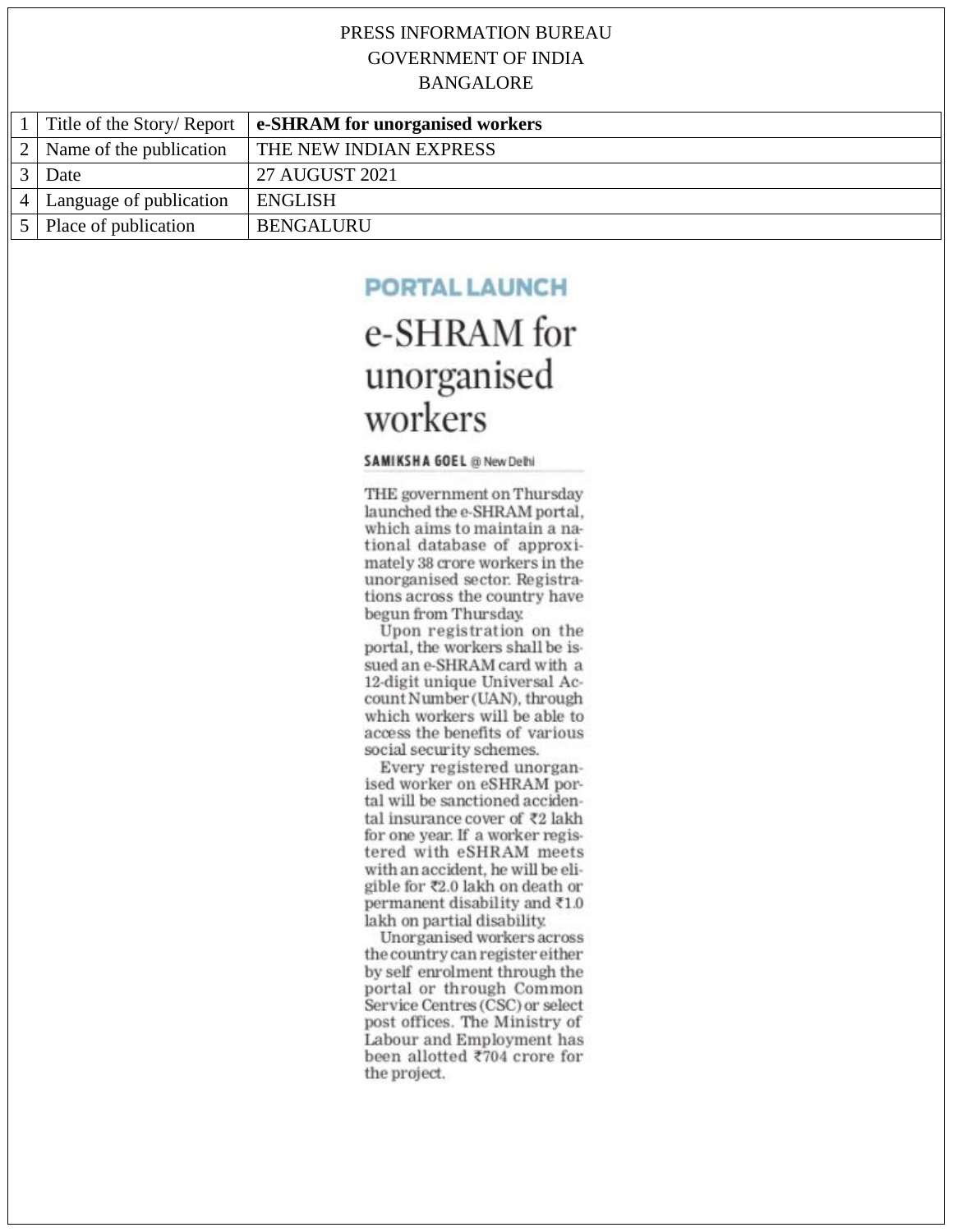|                         | Title of the Story/Report   <b>Portal for unorganised workers opens</b> |
|-------------------------|-------------------------------------------------------------------------|
| Name of the publication | THE HINDU                                                               |
| Date                    | 27 AUGUST 2021                                                          |
| Language of publication | <b>ENGLISH</b>                                                          |
| Place of publication    | <b>BENGALURU</b>                                                        |

# Portal for unorganised workers opens

#### **SPECIAL CORRESPONDENT NEW DELHI**

The Union Labour and Employment Ministry on Thursday launched a portal aiming to register 38 crore unorganised workers in the country, eventually to help in the implementation of social security schemes. Workers would have to register with their Aadhaar numbers on the e-Shram portal to generate an e-Shram card with universal account numbers (UANs) to access social security schemes..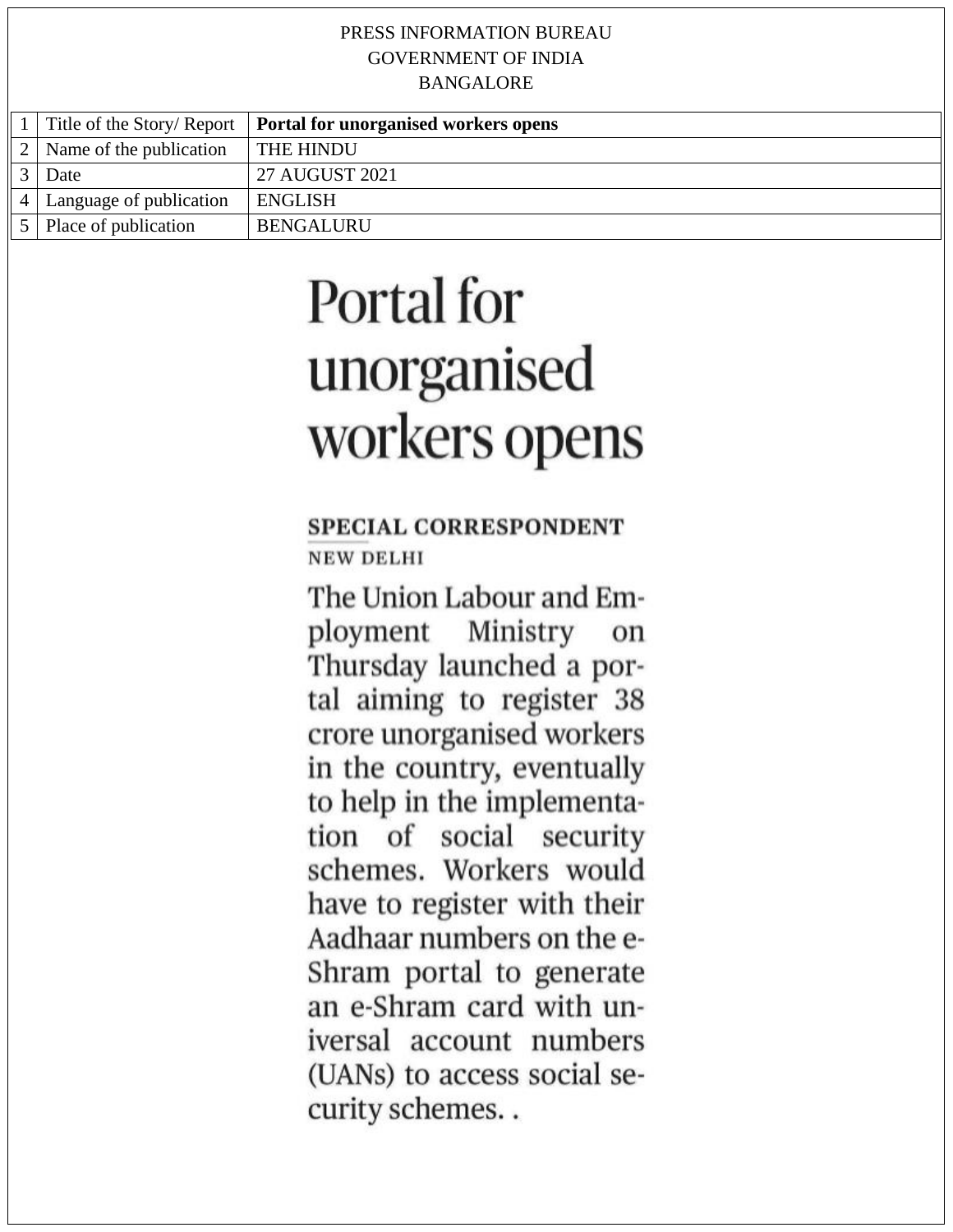|                |                         | Title of the Story/Report   Centre Unveils Database on Unorganised Workers |
|----------------|-------------------------|----------------------------------------------------------------------------|
| 2 <sup>1</sup> | Name of the publication | <b>ECONOMIC TIMES</b>                                                      |
|                | Date                    | 27 AUGUST 2021                                                             |
| $\overline{4}$ | Language of publication | ENGLISH                                                                    |
|                | Place of publication    | <b>BENGALURU</b>                                                           |

## **Centre Unveils Database** on Unorganised Workers **SINGLE PLATFORM**

#### **Our Bureau**

New Delhi: The labour ministry on Thursday unveiled eshram portal - a National Database for Unorganised Workers. It will be a single platform for registering over 380 million unorganised workers including migrant as well as gig and platform workers.

Individuals registering at the portal will get an accident cover of ₹2 lakh for a year, the cost for which will be borne by the Centre All informal sector and gig workers enrolling on the portal will be allotted a 12digit universal account number (UAN) and a card that will allow portability of schemes and flow of welfare benefits to these workers.

While registering, a worker will need to mandatorily sha-

E-shram portal will be a single platform for registering over 380 million unorganised workers

re their Aadhaar details, primary occupation, home state and host state address, and bank account details as well as qualifications educational and skill sets.

Registration could be done through any of the 4 lakh common service centres across India or on a mobile.

The work on the portal was fast-tracked after the Supreme Court pulled up the government for not having comprehensive data on unorganised workers. The government had faced a lot of difficulty in identifving migrant workers after millions of them migrated back to their villages in the wake of loss of jobs and livelihood during the first wave of the pandemic.

"For the first time in the history of India, a system is being made to register 38 crore unorganised workers. It will not only register them but would also be helpful in delivering various social security schemes being implemented by the central and state governments," labour and employment minister Bhupinder Yadav said.

According to the minister. the Centre is in talks with the states for faster enrollment of workers on the portal.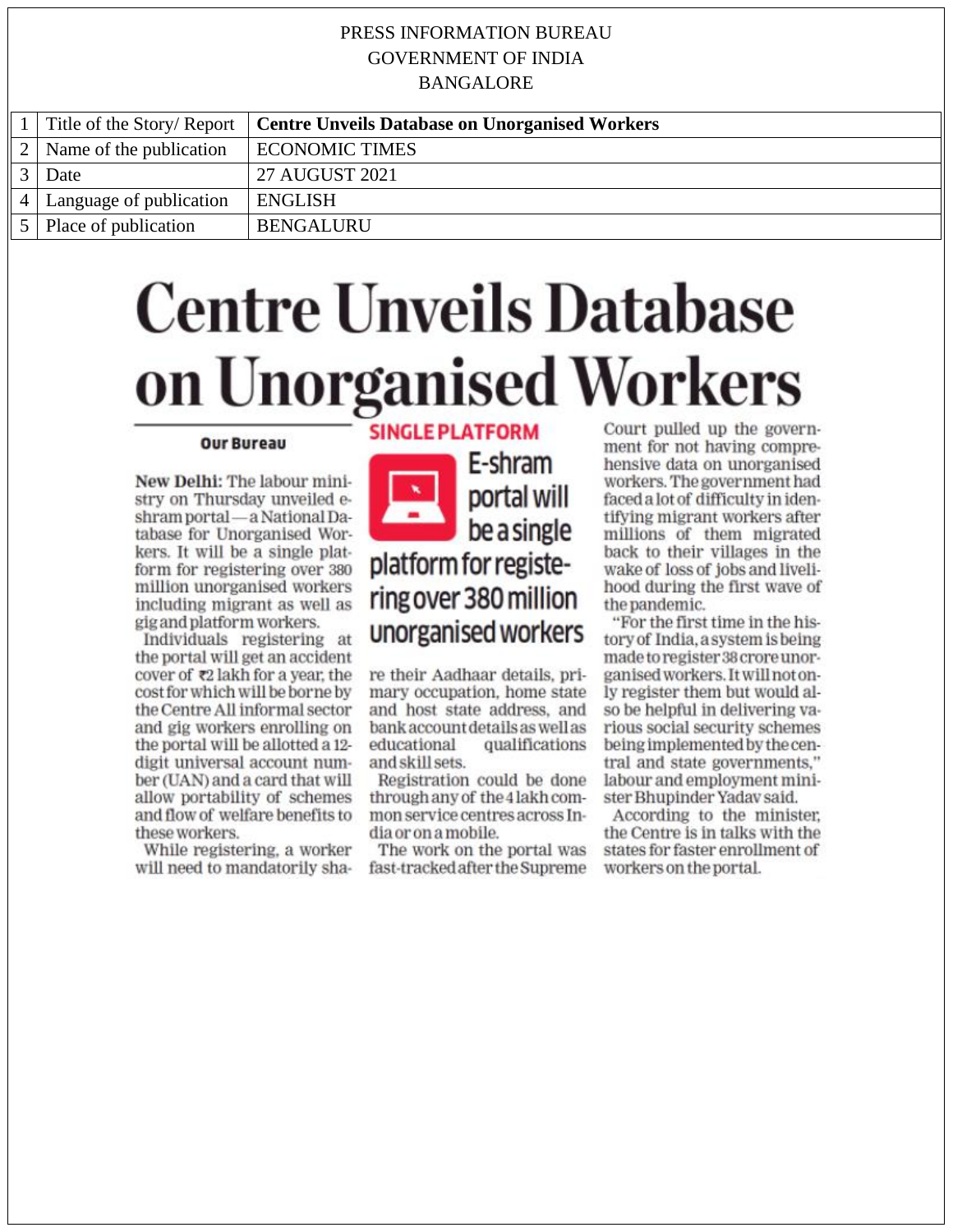|                | Title of the Story/Report | Unorganised sector workers log in to e-Shram platform |
|----------------|---------------------------|-------------------------------------------------------|
| 2 <sup>1</sup> | Name of the publication   | <b>BUSINESS STANDARD</b>                              |
|                | Date                      | 27 AUGUST 2021                                        |
| $\vert$ 4      | Language of publication   | <b>ENGLISH</b>                                        |
|                | 5   Place of publication  | <b>BENGALURU</b>                                      |

## **Unorganised sector workers** log in to e-Shram platform

**INDIVIAL DHASMANA** 

New Delhi, 26 August

About 165,000 workers in the unorganised sector registered themselves on the e-Shram portal on the first day of its launch on Thursday.

The portal, which aims to build a comprehensive database of unorganised workers in the country, would ensure the formalisation of the workforce, industry bodies said.

After unveiling the portal, Labour and Employment Minister Bhupender Yadav said there were an estimated 380 million workers in the unorganised sector, and the platform would help provide the benefits of various central and state welfare schemes to them, particularly in times like these.

There are varying estimates of the number of unorganised workers.



#### **FOR THE WORKERS**

The Parliamentary Standing Committee on Labour, headed by **BJD MP Bhartruhari Mahtab, had last** year recommended a national database of unorganised workers

▶ A budget of ₹704 crore was allocated to create e-Shram portal for this purpose

In June, the Supreme Court questioned the delay in creating the national database

The logo of the portal was unveiled on Tuesday

The portal will provide benefits of various welfare schemes by Union and states governments to workers of the unorganised sector

(2018-19), 93 per cent of the total try is 450 million. Ninety-three per workforce in India is in the unorganised sector. According to an esti-

According to the Economic Survey mate, the total workforce in the councent of this comes to 418.5 million.

Turn to Page II, 4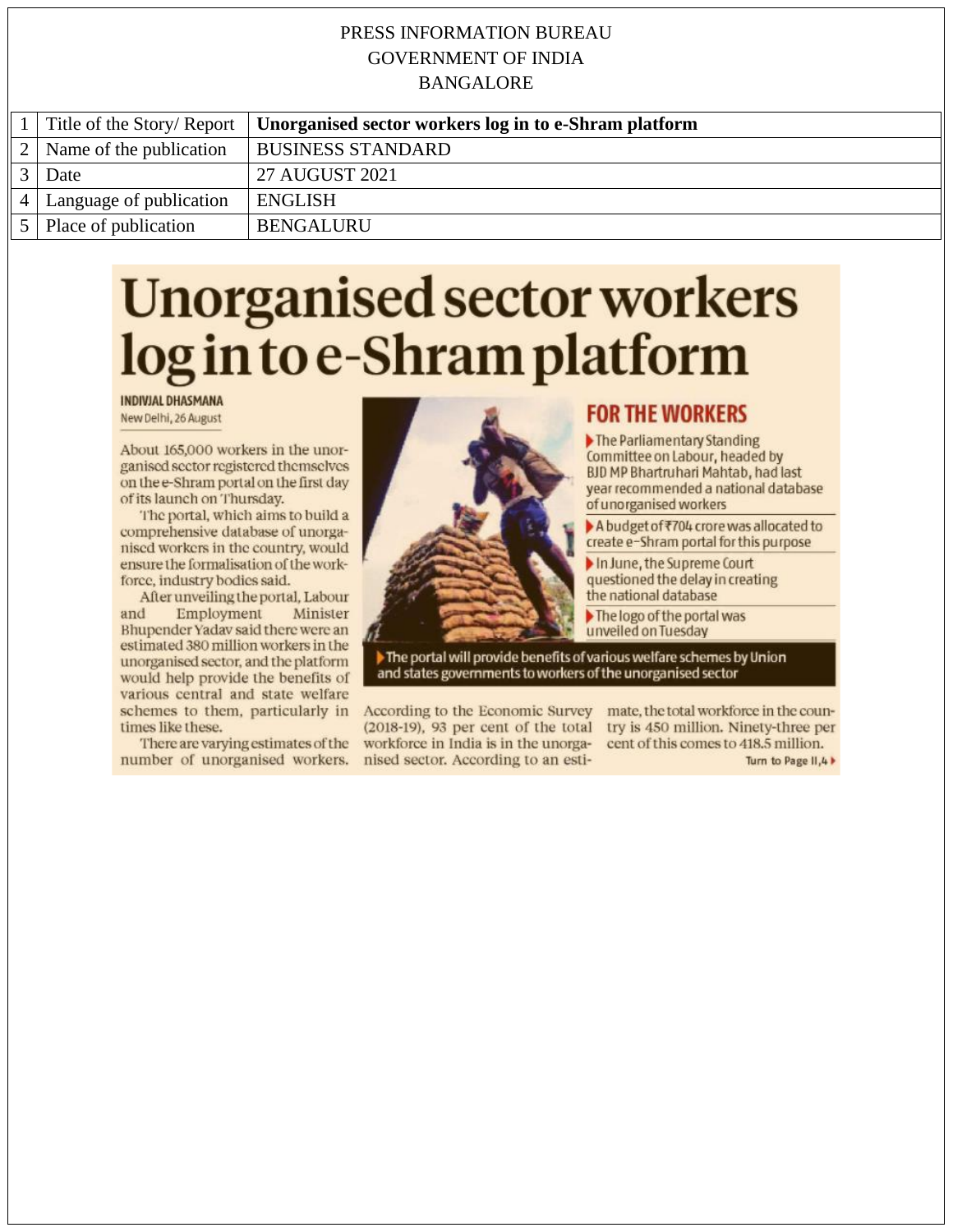|  | Title of the Story/ Report | e-SHRAM portal launched |  |
|--|----------------------------|-------------------------|--|
|  | Name of the publication    | VIJAYA VANI             |  |
|  | Date                       | 27 AUGUST 2021          |  |
|  | Language of publication    | KANNADA                 |  |
|  | Place of publication       | <b>BENGALURU</b>        |  |
|  |                            |                         |  |

## ಇ-ಶ್ರಮ್ ಪೋರ್ಟಲ್ಗೆ ಚಾಲನೆ ನವದೆಹಲಿ: ದೇಶದ ಕೋಟ್ಯಂತರ ಶ್ರಮಜೀವಿಗಳಿಗೆ ಗುರುತು ಸಂಖ್ಯೆಯನ್ನು (ಯುಎಎನ್) ನೀಡುವುದು

| ಅನುಕೂಲವಾಗುವ                                                           | ಇ-ಶಮ್ ಪೋರ್ಟಲ್ಗ       |                                           | ಇ-ಶ್ರಮ್ ಪೋರ್ಟಲ್ನ ಗುರಿಯಾಗಿದೆ. ಇದು          |                          |
|-----------------------------------------------------------------------|----------------------|-------------------------------------------|-------------------------------------------|--------------------------|
| ಕೇಂದ್ರ ಕಾರ್ಮಿಕ ಮತ್ತು ಉದ್ಯೋಗ ಸಚಿವ                                      |                      |                                           | ಅಸಂಘಟಿತ ಕಾರ್ಮಿಕರ ರಾಷ್ಟೀಯ ಡೇಟಾಬೇಸ್         |                          |
| ಭೂಪಿಂದರ್ ಯಾದವ್                                                        | ಅಸಂಘಟಿತ<br>$\lambda$ |                                           |                                           | ಆಗಿರುತ್ತದೆ. ಎಲ್ಲ ಅಸಂಘಟಿತ |
| ಗುರುವಾರ ಚಾಲನೆ ನೀಡಿದರು. <b>ವಲಯದರ್ಕಾರ್ಮಿಕರ</b> ಕಾರ್ಮಿಕರಿಗೆ ಸಾಮಾಜಿಕ ಭದತಾ |                      |                                           |                                           |                          |
| ದೇಶ ಕಟ್ಟುವ ಶ್ರಮ ಯೋಗಿಗಳ ಮನೆ                                            |                      | <b>ಮಾಹಿತಿ ಸಂಗ್ರಹ</b> ಯೋಜನೆಗಳನ್ನು ತಲುಪಿಸಲು |                                           |                          |
| ಬಾಗಿಲಿಗೆ ಕಲ್ಯಾಣ ಯೋಜನೆಗಳನ್ನು ತಲುಪಿಸಲು                                  |                      |                                           | ಇದು ನೆರವಾಗಲಿದೆ. ಈ ಯೋಜನೆಯನ್ತಯ ಕೇಂದ್ರ       |                          |
| ಇದು ನೆರವಾಗಲಿದೆ ಎಂದು ಸಚಿವರು ಹೇಳಿದರು.                                   |                      |                                           | ಕಾರ್ಮಿಕ, ಉದ್ಯೋಗ ಸಚಿವಾಲಯ 38 ಕೋಟಿ           |                          |
| ಅಸಂಘಟಿತ ಕಾರ್ಮಿಕರಿಗೆ ಸೌಲಭ್ಯಗಳನ್ನು                                      |                      |                                           | ಅಸಂಘಟಿತ ಕಾರ್ಮಿಕರಿಗೆ 12 ಡಿಜಿಟ್ನ ಯುಎಎನ್     |                          |
| ಸುಗಮವಾಗಿ ತಲುಪಿಸುವ ಮಹತ್ತದ ಉದ್ದೇಶದಿಂದ                                   |                      |                                           | ಒದಗಿಸಲಿದೆ. ರಾಜ್ಯ ಸರ್ಕಾರಗಳು ಮತ್ತು ಇಲಾಖೆಗಳು |                          |
| ದೇಶದ 38 ಕೋಟಿ ಅಸಂಪ್ರಟಿತ ಕಾರ್ಮಿಕರಿಗೆ ವಿಶಿಷ                              |                      |                                           | ಕಾರ್ಮಿಕರ ವಿವರಗಳನ್ನು ಹಂಚಿಕೊಳ್ಳಲಿವೆ.        |                          |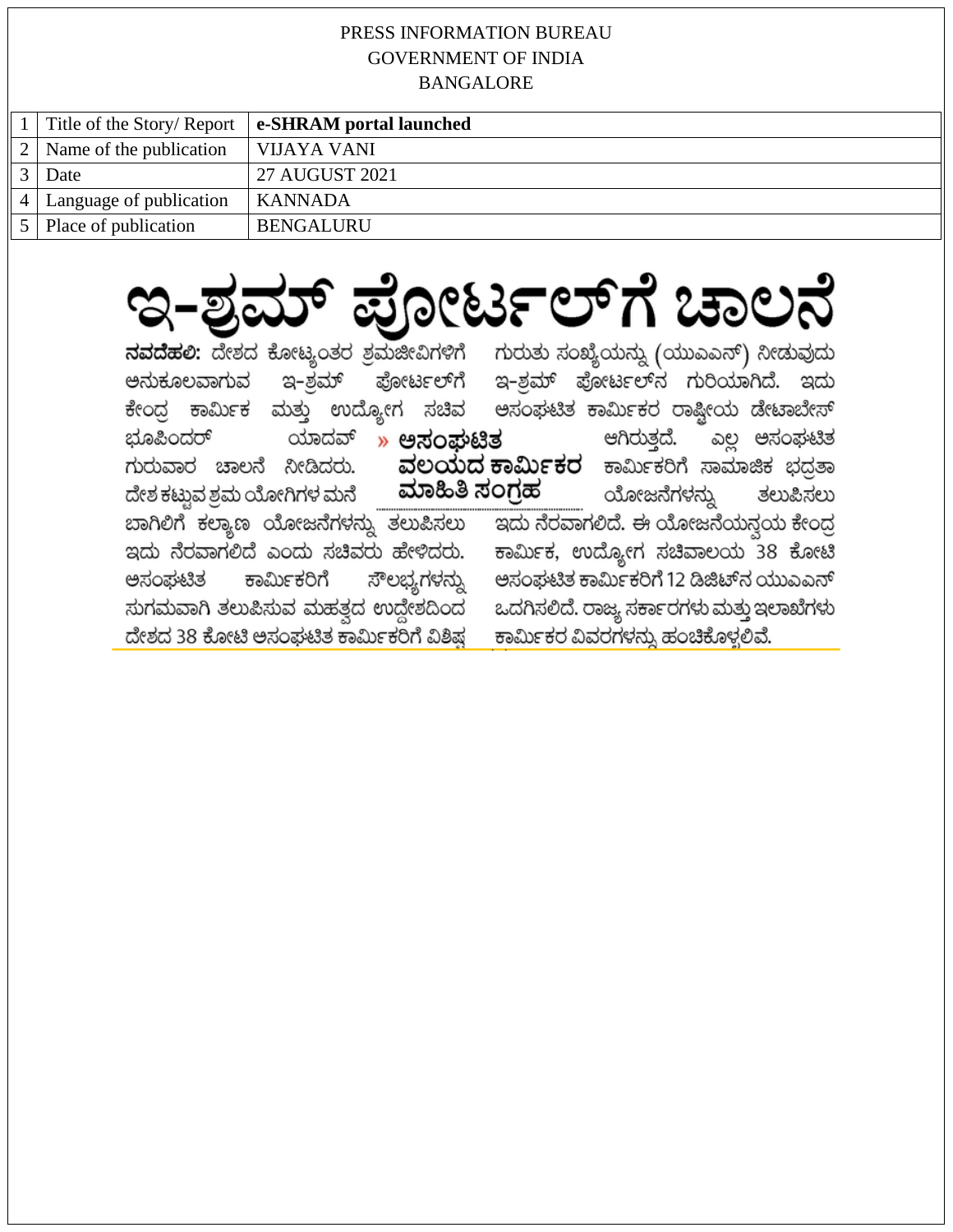|                |                         | Title of the Story/Report   E-Portal launched for the welfare of unorganized sector workers |
|----------------|-------------------------|---------------------------------------------------------------------------------------------|
| 2 <sub>1</sub> | Name of the publication | VIJAYA KARNATAKA                                                                            |
|                | Date                    | 27 AUGUST 2021                                                                              |
|                | Language of publication | KANNADA                                                                                     |
|                | Place of publication    | <b>BENGALURU</b>                                                                            |

### ಅಸಂಘಟಿತ ವಲಯದ ಕಾರ್ಮಿಕರ ಕಲ್ಯಾಣಕ್ಕೆ ಇ-ಪೋರ್ಟಲ್ ಆರಂಭ

ಹೊಸದಿಲ್ಲಿ: ಆಸಂಘಟಿತ ವಲಯದ ಕಾರ್ಮಿಕರ ಕುರಿತ ಸಮಗ್ರ ಮಾಹಿತಿ ಸಂಗ್ರಹಕ್ಕಾಗಿ ಕೇಂದ್ರ ಸರಕಾರ ಗುರುವಾರ 'ಇ-ಶ್ರಮ್' ಪೋರ್ಟಲ್ ಗೆ ಚಾಲನೆ ನೀಡಿದೆ.

ದೇಶದಲ್ಲಿ ಅಸಂಘಟಿತ ವಲಯದ 38 ಕೋಟಿ ಕಾರ್ಮಿಕರಿದ್ದಾರೆ. ಕಟಡ ಕೆಲಸಗಾರರು, ವಲಸೆ ಕಾರ್ಮಿಕರು, ಬೀದಿ ಬದಿ ವ್ಯಾಪಾರಿಗಳು, ಮನೆಗೆಲಸಗಾರರು ಅಸಂಘಟಿತ ವಲಯದ ಪ್ರಮುಖ ಪಾಲುದಾರರಾಗಿದ್ದಾರೆ. ಇವರೆಲ್ಲರನ್ನು ಇ-ಪೋರ್ಟಲ್ನಡಿ ನೋಂದಾಯಿಸಿಕೊಂಡು, ಕುಂದು ಕೊರತೆಗಳನ್ನು ಸರಿಪಡಿಸುವುದು ಸರಕಾರದ ಗುರಿಯಾಗಿದೆ. ನೋಂದಣಿ ಕಾರ್ತ ಗುರುವಾರದಿಂದಲೇ ಆರಂಭಗೊಂಡಿದೆ.

''ಬ್ಬಹತ್ ಆಸಂಘಟಿತ ದುಡಿಯುವ ವರ್ಗವನ್ನು ಒಂದು ವೇದಿಕೆಯಡಿ ತರುತ್ತಿರುವುದು ಮಹತ್ತದ ಕಾರ್ಯ. ಕೇಂದ್ರ ಮತ್ತು ರಾಜ್ಯ ಸರಕಾರಗಳು ಆರಂಭಿಸಿರುವ ಅನೇಕ ಯೋಜನೆಗಳ ಲಾಭ ತಿಳಿವಳಿಕೆಯ ಕೊರತೆಯಿಂದ ಇವರಿಗೆ ಲಭಿಸುತ್ತಿಲ್ಲ. ಈ ಕೊರತೆಯನ್ನು ನೀಗಿಸಿ, ಅವರಿಗೆ ಯೋಜನೆಗಳ ಲಾಭ ದೊರಕಿಸಿಕೊಡುವುದು ಕೂಡ ಈ ಪೋರ್ಟಲ್ನ್ ಆಶಯವಾಗಿದೆ,'' ಎಂದು ಕೇಂದ್ರ ಕಾರ್ಮಿಕ ಸಚಿವ ಭೂಪೇಂದ್ರ ಯಾದವ್ ಹೇಳಿದರು.

ಇ-ಶ್ರಮ್ ಪೋರ್ಟಲ್ ಅಡಿಯಲ್ಲಿ ನೋಂದಣಿ ಪಡೆಯುವ ಪ್ರತಿ ಕಾರ್ಮಿಕನಿಗೂ 2 ಲಕ್ತ ರೂ. ಅಪಘಾತ ವಿಮೆ ನೀಡಲು ಪ್ರಧಾನಿ ನರೇಂದ್ರ ಮೋದಿ ಅವರು ಅನುಮತಿ ನೀಡಿದ್ದಾರೆ ಎಂದು ಸಚಿವರು ತಿಳಿಸಿದರು. ನೋಂದಣಿ ಸಂಬಂಧಿಸಿದಂತೆ ನೆರವು ಬಯಸುವವರಿಗಾಗಿ ಟೋಲ್ಫೋ ನಂಬರ್ 14434 ಅನ್ನು ಆರಂಭಿಸಲಾಗಿದೆ ಎಂದು ತಿಳಿಸಿದರು.